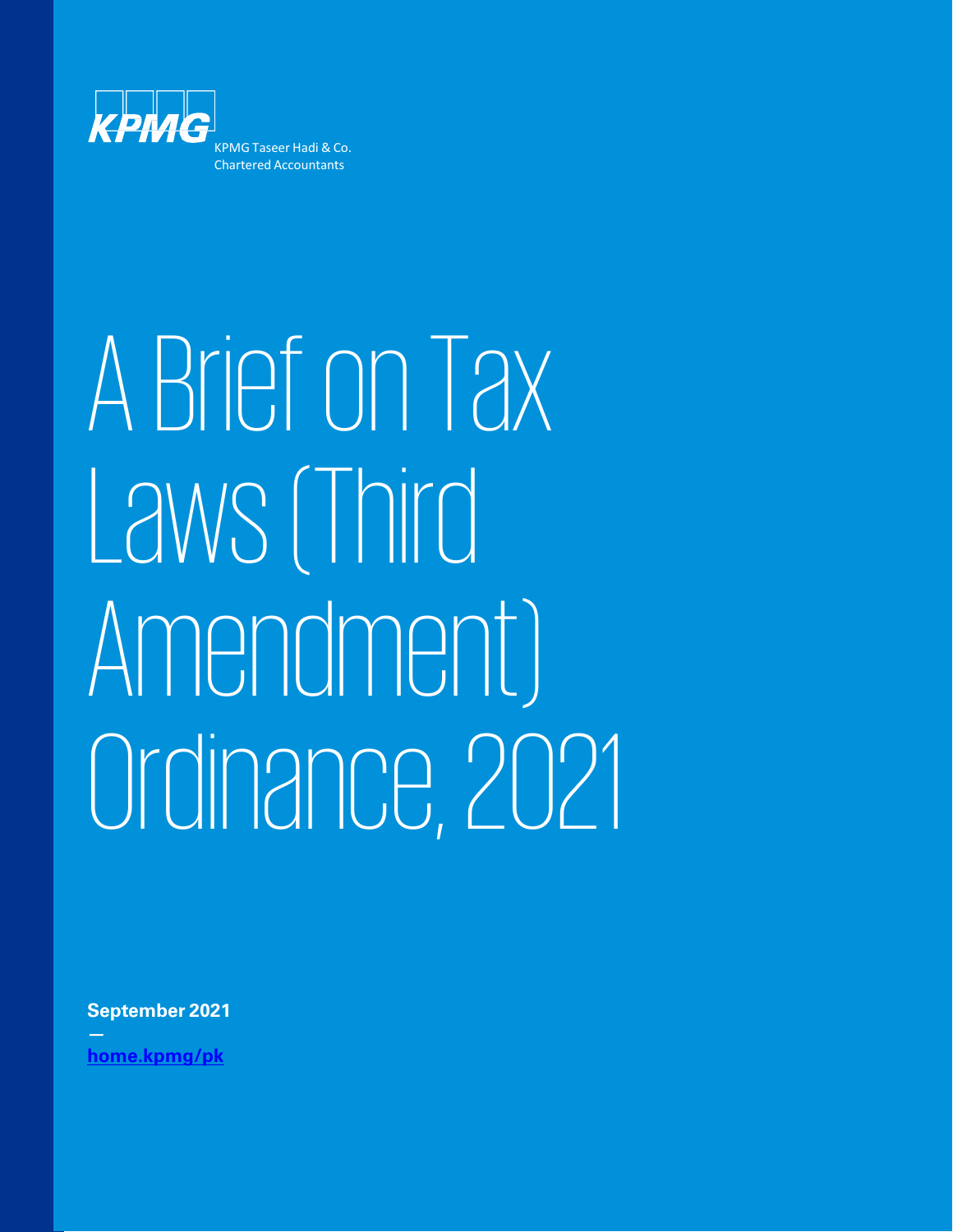## **Preamble**

On 15th September 2021, the Tax Laws (Third Amendment) Ordinance, 2021 [**Amendment Ordinance]** was promulgated with a view to bring in certain enforcement measures to broaden the tax base, enforce tax compliance and enhance documentation of economy by making it mandatory for companies to make payment through digital means only. The Amendment Ordinance further provides certain powers to NADRA to support FBR in achieving these ends, though the probability of litigation of some of these powers cannot be ruled out.

The main features of the Amendment Ordinance are the enforcement measures including enhanced penalties and disconnection of utilities for non-filers of income tax return as well as Tier-I retailers who are not integrated with FBR's real time computerized system. The Amendment Ordinance also makes it mandatory for all companies, irrespective of their size, to make payment through 'digital means' only in order for their expenses to qualify for tax admissibility. This implies that it will no more suffice to pay through a cheque or pay-order. This provision raised alarm in corporate circles as no time had been provided to adapt to this amendment. However, in a recent press release issued by FBR, we understand that 40 days grace period will be allowed to companies to adopt digital means.

In principle, the Amendment Ordinance is effective from 15<sup>th</sup> September 2021. Amendments brought through Amendment Ordinance are required to be approved by the Parliament within 120 days unless it is passed by the Parliament before that period or is extended only once for a similar period by parliament otherwise it will expire. It will die even before the end of its 120 days or 240 days' life the moment it will be disapproved by either House.

This paper contains our comments in brief on significant amendments brought through the Amendment Ordinance. We advise that before considering application of the Amendment Ordinance to any specific case, the text of the Amendment Ordinance and the ITO, 2001 be considered with respect to the facts of the case.

22 September 2021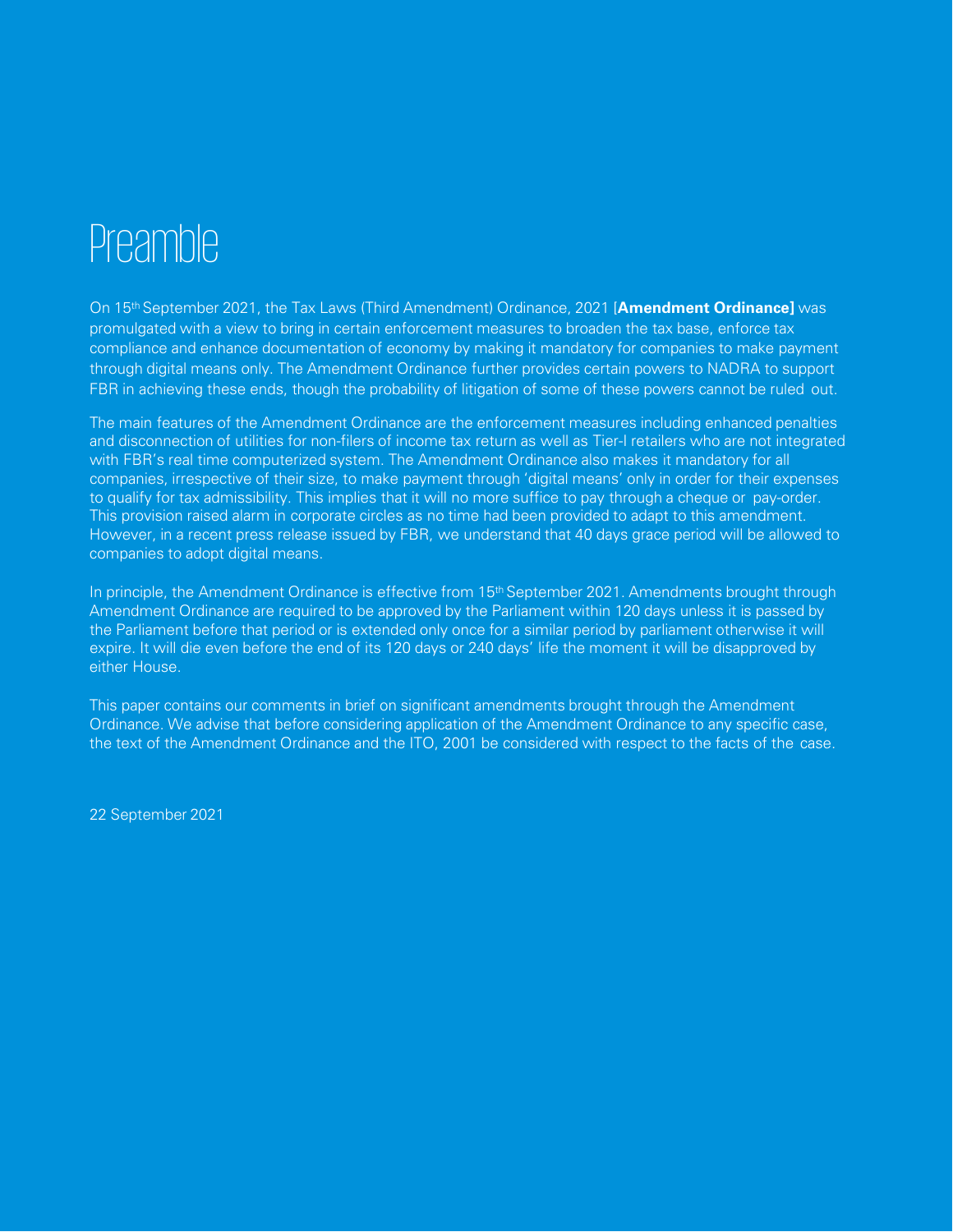## IncomeTax

#### **Certain business expenditure payments through digital means made mandatory for claiming deductibility in case of companies**

Previously, any expenditure for a transaction under a single account head which in aggregate exceeded Rs. 250,000, made otherwise through banking channels, including credit card, was not tax admissible. However, there were certain exceptions to this rule whereby cash payments could be considered as admissible deduction with respect to the following payments:

- Expenditure not exceeding Rs. 25,000.
- Payment of utility bills, freight charges, travel fare, postage and taxes, duties fee, fine or any other statutory obligations.

The Amendment Ordinance has restricted the above provision of law to non-corporate taxpayers only. For companies, a new section 21(la) has been inserted in the Ordinance, 2001 whereby it has been made mandatory to make payments through 'digital means' through the 'business bank account notified to FBR under section 114A of the Ordinance and not just through banking channels.

It is pertinent to mention that Finance Act, 2021 had inserted a new definition of "business bank account" to mean a bank account utilized by the taxpayer for business transactions and which is declared to the Commissioner through registration form prescribed under section 181.

The term "digital means" has not been defined and can be considered to exclude all traditional paperbased means including cross cheques, pay orders etc., which may lead to litigation. As a result, there is a need to clarify the term "digital means".

As per the Amendment Ordinance, this provision applies at once, however we understand that its application is likely to deferred by FBR for the time being to allow time to the Companies for adapting to the new requirement.

#### **Option provided for Salary payments by all persons through digital means**

Salary payments exceeding Rs. 25,000 per month were required to be paid through cross cheque or direct transfer to the employees' bank account in order to be considered as tax admissible.

The Amendment Ordinance has inserted the term "digital means" in section 21(m) to align the said section with section 21(la) and providing additional option to all persons for making salary payment through digital means apart from cross cheque or direct transfer as stated above.

#### **Incoming foreign remittances other than through schedule banks clarified to also enjoy immunity**

In terms of section 111(4) of the Ordinance, 2001, any amount of foreign exchange remitted from outside Pakistan through normal banking channels not exceeding Rs. 5 million in a tax year that is encashed into rupees by a scheduled bank and a certificate from such bank is produced to that effect, enjoys immunity from income tax probe with the added benefit of non-obligation to disclose the source.

Practically, taxpayers were receiving foreign remittances through various Money Services Businesses (MSBs**)**, Exchange Companies (ECs), and Money Transfer Operators (MTOs**)** and claiming exemption under section 111 whereas FBR was of a rigid stance that exemption was only on remittances which were received in a scheduled bank and not through MSB, EC and MTO. This led to considerable litigation where-after FBR took up the matter with the State Bank of Pakistan (SBP) which issued a Memorandum No. EPD 30-04-2021- 97865 dated 7 May 2021 stating that remittances received through MSB, EC and MTO satisfied the criteria of section 111. In response, FBR also issued Circular No. 5 of 2021 dated 30 August 2021 directing the field formations to take a lenient interpretation of section 111 and to withdraw litigation which involved similar controversies.

In view of the above circular and SBP memorandum, the Amendment Ordinance has

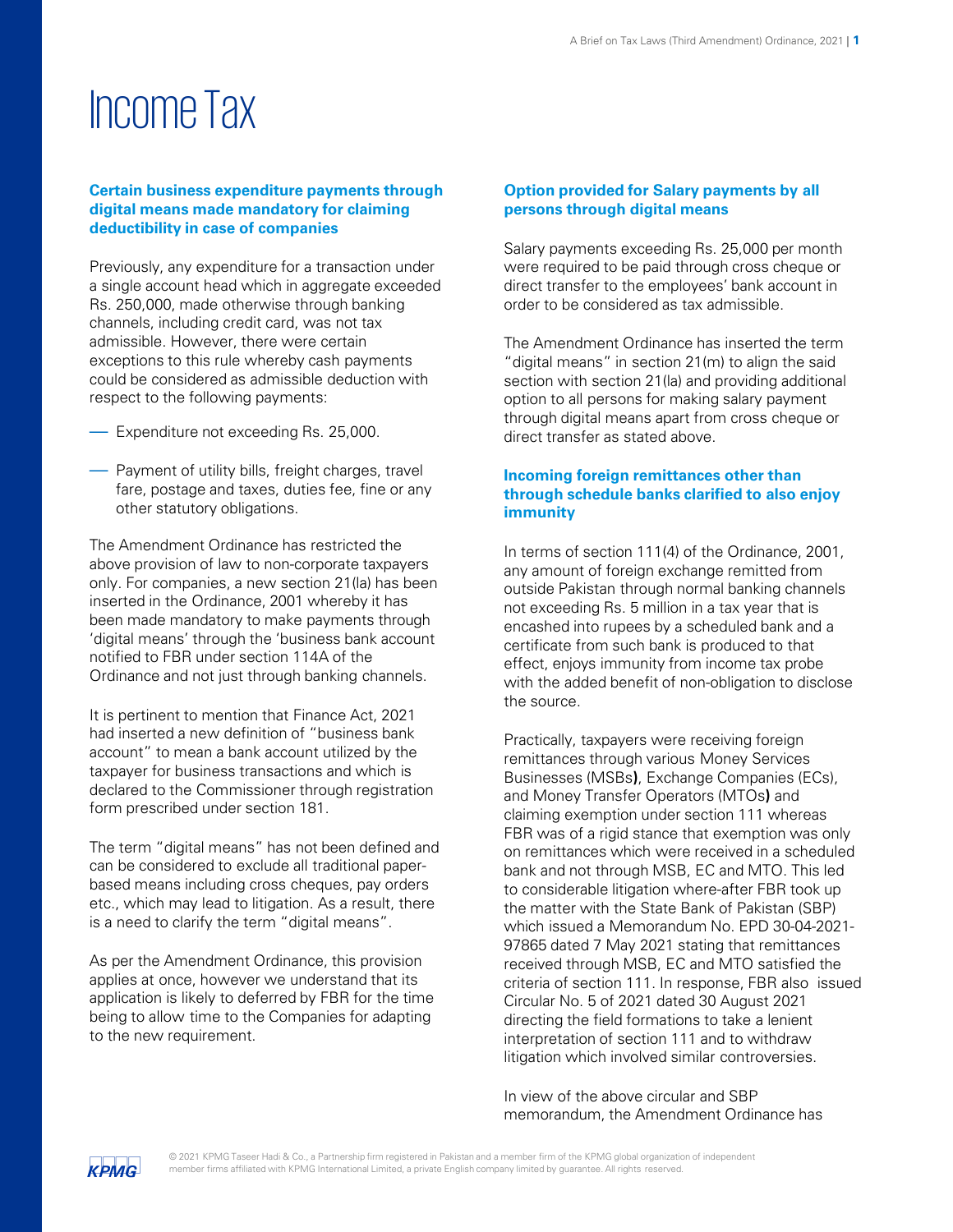inserted an explanation to section 111(4) on the same footing as clarified through the aforesaid circular of FBR in order to resolve the controversy once and for all. Being an explanation, it appears that the same will have retrospective effect. For the sake of ready reference this explanation is reproduced below.

"Explanation- For removal of doubt, it is clarified that the remittance through Money Service Bureaus (MCBs), Exchange Companies (ECs) and Money Transfer Operators (MTOs) such as Western Union, Money Gram and Ria Finance or other like entities shall be deemed to constitute foreign exchange remitted from outside Pakistan through normal Banking channels as delineated under this sub-section".

#### **Powers to enforce filing of return by blocking certain amenities**

The Amendment Ordinance has introduced section 114B in the Ordinance, 2001 empowering FBR to block any or all of the following amenities by issuing Income Tax General Order in respect of persons who are not appearing on ATL but are liable to file return of income:

- (a) Disabling of Mobile Phones or Mobile Phone Sims;
- (b) Discontinuance of electricity connection; and
- (c) Discontinuance of gas connection.

The FBR or the Commissioner having jurisdiction over the person mentioned in the Income Tax General Order may order restoration of mobile phones, mobile phone sims and connection of electricity and gas where it is satisfied that:

- (a) The return has been filed, or
- (b) Person was not liable to file return under the provisions of the Ordinance.

Following are the conditions on the basis of which a person shall be included in the Income Tax General Order.

- Notice under section 114(4) has been issued;
- Date of compliance of the notice under section 114(4) has elapsed; and
- The person has not filed thereturn.

These provisions of section 114B are non-obstinate provisions, having overriding effect over the rest of the provisions of the Ordinance, 2001. Beside this, action taken under the aforesaid section shall not preclude any other action provided under Ordinance, 2001.

This is a positive move to broaden the tax base through aforesaid enforcement measures under section 114B.

#### **Tax Broadening measures through National Database and Registration Authority [NADRA]**

The Amendment Ordinance has inserted a new section 175B, whereby, NADRA shall share the records and any other information with FBR for broadening of the tax base or carrying out the purpose of Amendment Ordinance on its own motion or upon application by FBR.

The salient features of section 175B are as follows:

- (i) NADRA may submit the proposals and information to the FBR with a view to broaden the tax base;
- (ii) Identify in relation to any person whether a taxpayer or not:
	- (a) income, receipts, assets, properties, liabilities, expenditures, or transactions that have escaped assessment or are under-assessed or have been assessed at a low rate, or have been subjected to excessive relief or refund or have been under-declared or mis-classified under a particular head of income or otherwise;
	- (b) the value of anything mentioned in subclause (a), if such value differs with the value notified by FBR or the District Authorities, as the case may be, or if no

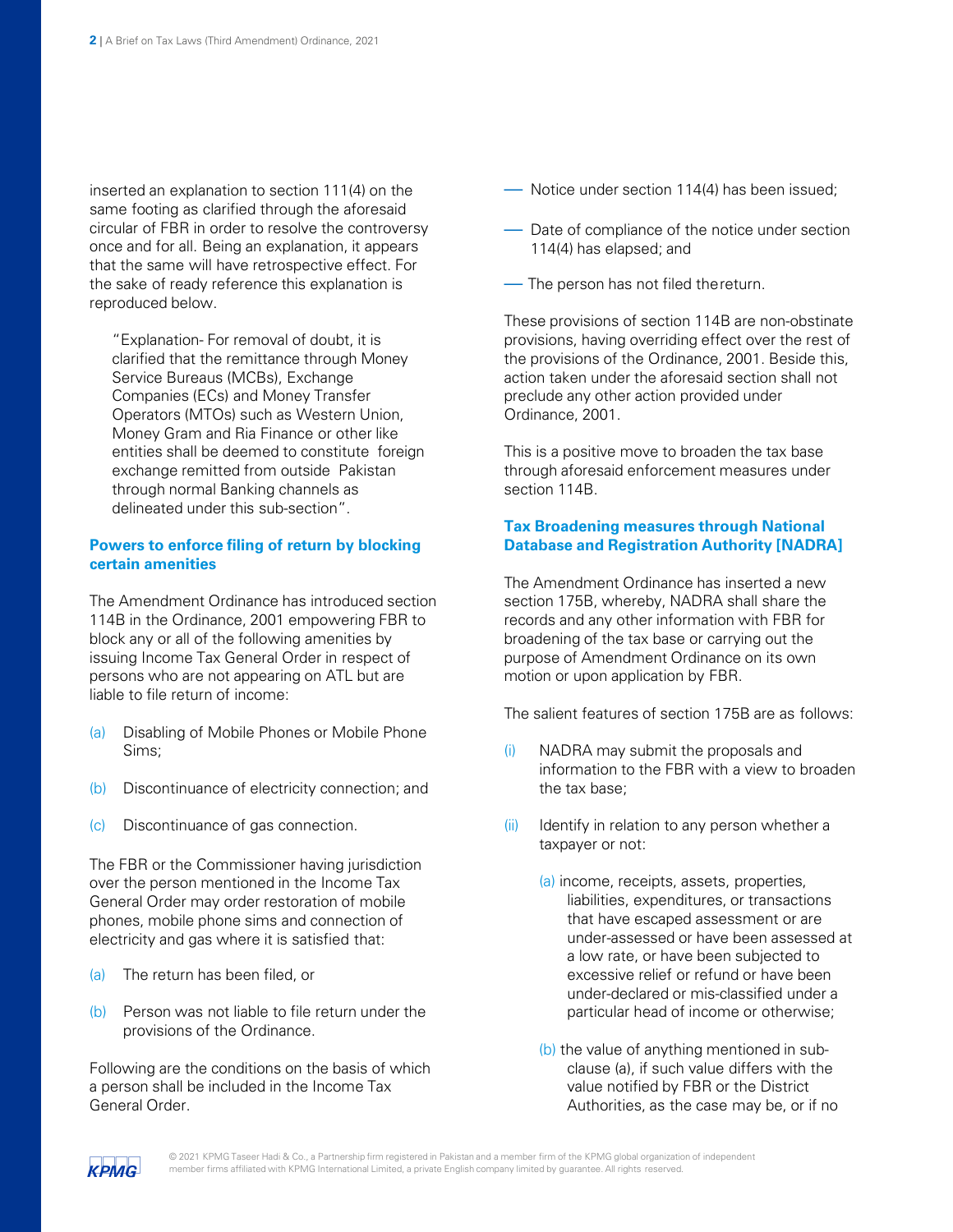such value has been notified the true or market value.

- (iii) enter into a memorandum of understanding with FBR for a secure exchange and utilization of a person's information.
- (iv) FBR may use and utilize any information and forward such information to an Income Tax authority having jurisdiction in relation to the subject matter regarding the information, who may utilize the information for the purposes of Amendment Ordinance.
- $(v)$  NADRA may compute indicative income and tax liability by use of artificial intelligence, mathematical or statistical modeling or any other modern device or calculation method.
- (vi) FBR shall notify such indicative income and tax liability to the person in respect of whom such indicative income and tax liability has been determined, who shall have the option to pay the determined amount on such terms, conditions, installments, discounts, reprieves pertaining to penalty and default surcharge, and time limits that may be prescribed by FBR.
- (vii) In case of default of payment of tax liability within the time prescribed, FBR shall take action under the Amendment Ordinance.
- (viii) Payment of tax liability shall be construed to be an amended assessment order under section 120 or 122(1) or 122(4) as the case may be.
- (ix) FBR may prescribe the extent of installments, reprieves pertaining to penalty and default surcharge, and time limits.

The purpose of enacting section 175B is to enhance the tax base. However, it appears that NADRA will step into FBR's shoes in terms of determination of indicative taxable income and tax thereon which may lead to litigation. We note that the construction of the said section is such that it will impact taxpayers and non-taxpayers alike. Where NADRA determines taxable income and tax liability, FBR will notify the same to the said person with the option to pay the liability, failing which, action under the Ordinance, 2001 will be taken by FBR which may include invoking section 120 or 122, as is appropriate in the circumstances. Appeals rights thereon, will accrue to the person depending on the course of action taken by FBR.

#### **Certain offences and penalties amended**

The Amendment Ordinance has made following changes in provisions of section 182 relating to penalties:

| <b>Serial</b><br><b>Entry</b> | <b>Offence</b>                      | <b>Substitution</b>                                                                                                                                                                                                                                                    |
|-------------------------------|-------------------------------------|------------------------------------------------------------------------------------------------------------------------------------------------------------------------------------------------------------------------------------------------------------------------|
| 1                             | Late filing<br>of the<br>income tax | Such person shall pay a<br>penalty equal to higher of                                                                                                                                                                                                                  |
|                               | return<br>under<br>section 114.     | a) $0.1\%$ of the tax<br>payable in respect of that<br>tax year for each day of<br>default; or                                                                                                                                                                         |
|                               |                                     | b) Rs. 1,000 for each day<br>of default:                                                                                                                                                                                                                               |
|                               |                                     | Provided that minimum<br>penalty shall be                                                                                                                                                                                                                              |
|                               |                                     | a) Rs. 10,000 in case of<br>individual having seventy-<br>five percent or more<br>income from salary; or                                                                                                                                                               |
|                               |                                     | b) Rs. 50,000 in all other<br>cases:                                                                                                                                                                                                                                   |
|                               |                                     | Provided further that<br>maximum penalty shall<br>not exceed 200% of tax<br>payable by the person in<br>a tax year;                                                                                                                                                    |
|                               |                                     | Provided also that the<br>amount of penalty shall<br>be reduced by 75%, 50%<br>and 25% if the return is<br>filed within one, two and<br>three months<br>respectively after the due<br>date or extended due<br>date of filing of return as<br>prescribed under the law; |
|                               |                                     | Explanation: For the<br>purposes of this entry, it<br>is declared that the                                                                                                                                                                                             |

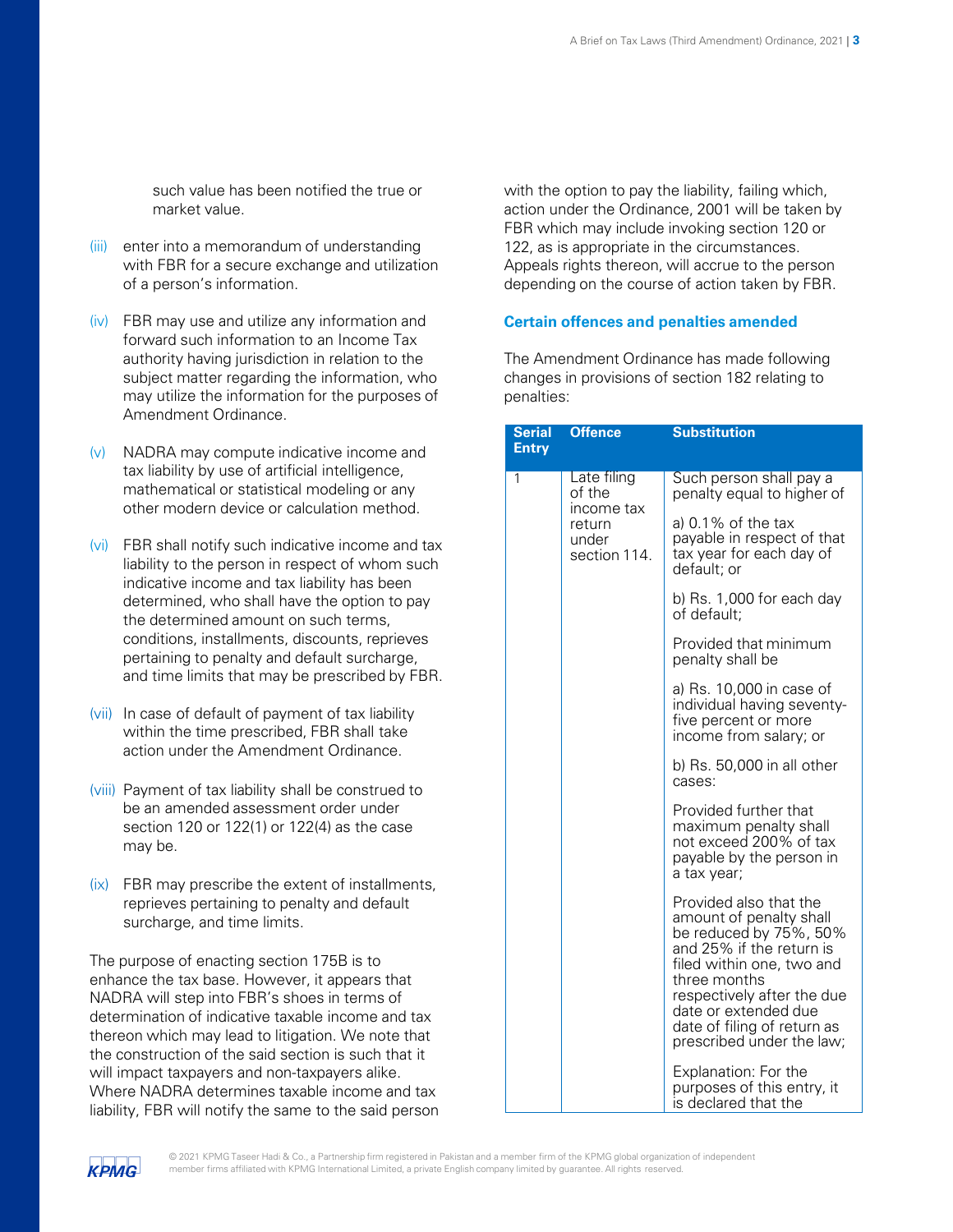| <b>Serial</b><br><b>Entry</b> | <b>Offence</b>                                                                                                                                                                 | <b>Substitution</b>                                                                                                                                                                     |
|-------------------------------|--------------------------------------------------------------------------------------------------------------------------------------------------------------------------------|-----------------------------------------------------------------------------------------------------------------------------------------------------------------------------------------|
|                               |                                                                                                                                                                                | expression "tax payable"<br>means tax chargeable on<br>the taxable income on the<br>basis of assessment<br>made or treated to have<br>been made under section<br>120, 121, 122 or 122D. |
| 14                            | Any person<br>who<br>contravenes<br>any of the<br>provision of<br>this<br>Ordinance<br>for which<br>no penalty<br>has,<br>specifically<br>been<br>provided in<br>this section. | Omitted and shall always<br>be deemed to have been<br>so omitted since the<br>commencement of the<br>Ordinance, 2001.                                                                   |

#### **Prosecution for unauthorized disclosure of information by public servant**

The Amendment Ordinance has omitted section 198 dealing with penalties in case of unauthorized disclosure of information by a public servant.

#### **Collection of additional tax through electricity bills from non-filer professionals using domestic electricity connection**

Section 235 of the Ordinance, 2001 deals with collection of tax on electricity bills of an industrial, commercial or domestic consumer. However, no tax shall be collected on electricity bill of domestic consumer if appearing in ATL.

The Amendment Ordinance, in addition to above, has now provided for collection of additional tax from professionals not appearing on ATL and operating from residential premises having domestic connection from DISCOS in the manner as provided in section 235 read with Division IV of Part IV of the First Schedule to the Ordinance, 2001 at the following rates:

| <b>Serial</b><br>No. | <b>Description</b>                                     | <b>Rate of</b><br>additional tax<br>(%) |
|----------------------|--------------------------------------------------------|-----------------------------------------|
| $\overline{1}$       | <b>Bill upto Rs. 10,000</b>                            | 5                                       |
| $\overline{2}$       | Bill exceeds Rs 10,000<br>but not exceed Rs.<br>20,000 | 10                                      |
| 3                    | Bill exceeds Rs 20,000<br>but not exceed Rs.<br>30,000 | 15                                      |
| 4                    | Bill exceeds Rs 30,000<br>but not exceed Rs.<br>40,000 | 20                                      |
| 5                    | Bill exceeds Rs 40,000<br>but not exceed Rs.<br>50,000 | 25                                      |
| 6                    | Bill exceeds Rs 50,000<br>but not exceed Rs.<br>75,000 | 30                                      |
|                      | Bill exceeds Rs 75,000                                 | 35                                      |

The Amendment Ordinance defines the term professionals to include Accountants, Lawyers, Doctors, Dentists, Health Professionals, Engineers, Architects, IT Professionals, Tutors, Trainers and other persons engaged in provision of services.

#### **Exemption from levy of minimum tax for mobile phone manufacturers**

Clause (11A) of Part IV to the Second Schedule to the Ordinance, 2001 provides for exemption from payment of minimum tax to certain taxpayers / businesses. The Amendment Ordinance has inserted "mobile phone manufacturers engaged in the local manufacturing of mobile phones" in the exemption list.

#### **Reduced rate of withholding tax and minimum tax extended to steel sector distributors and retailers**

A reduced rate of withholding tax and minimum tax of 0.25% is prescribed for distributors and retailers of various sectors under clause (24C) and 24(D) respectively of Part II of the Second Schedule to the Ordinance, 2001. The Amendment Ordinance

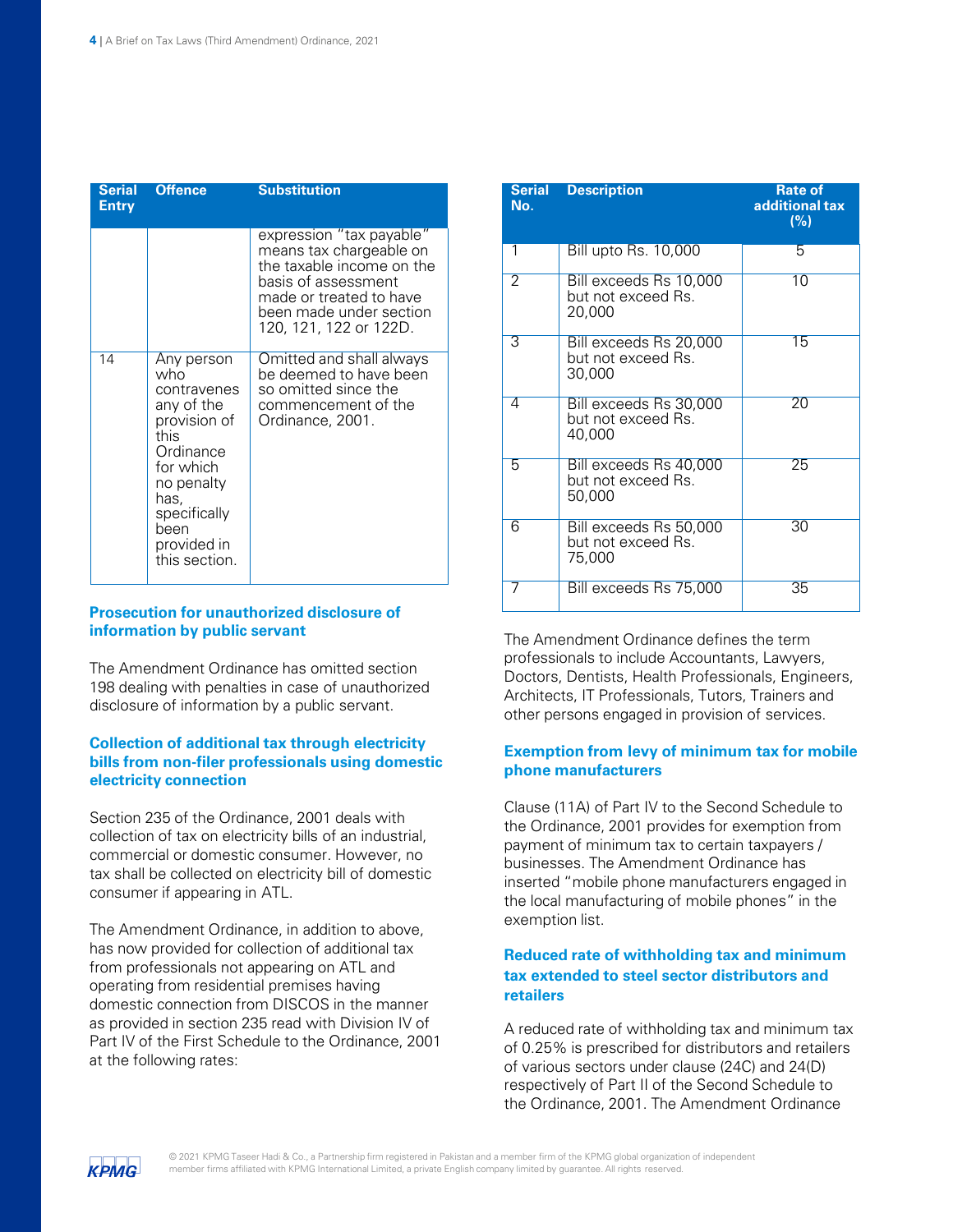has made an insertion to the said clause, whereby, steel sector distributors and retailers are now also eligible to reduced rate provided that

- they are appearing on the ATL under the Ordinance, 2001 and Sales Tax Act, 1990 (STA, 1990): and
- retailers are integrated and configured with FBR's computerized system.

#### **Tax credit allowed to donors for donation to specified entities**

Presently, a person is entitled to claim tax credit on donation paid or property given as donation to entities as mentioned in section 61 and the Thirteen Schedule to the Ordinance, 2001.

Entities mentioned in Table 1 of clause (66) of Part I of the Second Schedule to the Ordinance, 2001 are now being included in the Thirteen Schedule, enabling the donor to claim tax credit on donation to these entities as well.

Further, Pakistan mortgage refinance company limited has also now been added to clause (66) exempting it from income tax.

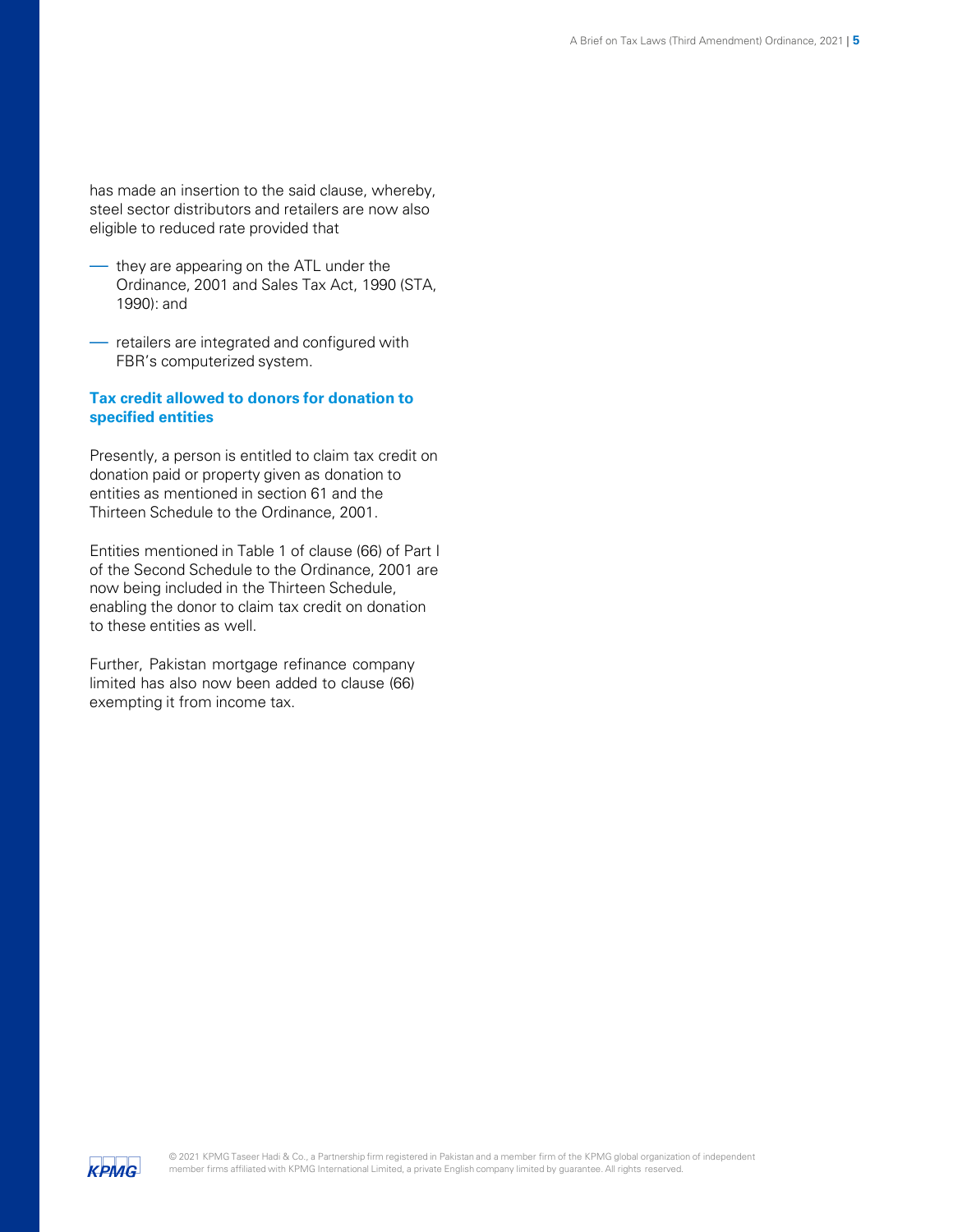## SalesTax

#### **Anomaly between the empowering section and the schedule regarding "online marketplace" removed**

Finance Act, 2021 introduced a definition of "online marketplace" and made amendment to the Eleventh Schedule to the STA, 1990, whereby, the online marketplace operator was to withhold sales tax at 2% against supplies made by a person not appearing on the active taxpayer list.

Due to the absence of the term "online marketplace" as a withholding agent in the empowering section 3(7), there was an anomaly between the section and the Schedule which has now been removed by adding a proviso in section 3(7) through the Amendment Ordinance.

#### **Integration of point of sale invoicing machines of retailers with FBR's Computerized System and penalty for non-compliance**

The Amendment Ordinance has inserted new sub section (10) under section 3 of the STA, 1990, granting FBR powers to require any person or class of persons to integrate their point of sale invoicing machines with FBR's Computerized System for real time reporting of sales.

Following penalty has also been introduced by inserting a new entry in Table under section 33 on a person who is required to integrate his business with FBR's Computerized System but fails to get himself registered, and if registered, fails to integrate his system:

| <b>Default</b>                                                         | <b>Penalty</b><br>(Rs.) |
|------------------------------------------------------------------------|-------------------------|
| First Default.                                                         | 500,000                 |
| Second default after fifteen<br>days of an order for first<br>default. | 1,000,000               |
| Third default after fifteen days<br>of an order for second default.    | 2,000,000               |
| Fourth default after fifteen<br>days of an order for third<br>default. | 3,000,000               |

In case of failure to integrate the business within fifteen days of fourth default, the business premises of the taxpayer shall be sealed till he integrates his business.

Furthermore, if the taxpayer integrates his system within 15 days of first default, the amount of penalty relating thereto shall be waived by the Commissioner.

#### **Disconnection of gas and electricity in certain cases**

The Amendment Ordinance has granted power to FBR to direct the gas and electricity distribution companies for disconnecting utility connections of following persons through issuance of Sales Tax General Order:

- (i) any person, including tier-1 retailers, who fails to register for sales tax purpose, or
- (ii) notified tier-1 retailers registered but nor integrated with FBR's Computerized System.

However, FBR shall notify the restoration of gas or electricity connection through Sales Tax General Order upon registration and / or integration, as the case may be, for the said persons.

#### **Zero rating also allowed to fat filled milk sold in retail packing under a brand name or a trademark**

Through Finance Act, 2021, fat filled milk (excluding that sold in retail packing under a brand name or a trademark) was subject to zero rating under the Fifth Schedule to the STA, 1990.

The Amendment Ordinance has also included fat filled milk sold in retail packing under a brand name or a trademark in the zero-rating regime.

#### **Exemptions under the Sixth Schedule**

Fruits imported from Afghanistan were previously exempt from sales tax under Serial No. 15 of the Sixth Schedule to the STA, 1990. Such exemption has now been withdrawn.



© 2021 KPMG Taseer Hadi & Co., a Partnership firm registered in Pakistan and a member firm of the KPMG global organization of independent  $k$  **PMAC** member firms affiliated with KPMG International Limited, a private English company limited by guarantee. All rights reserved.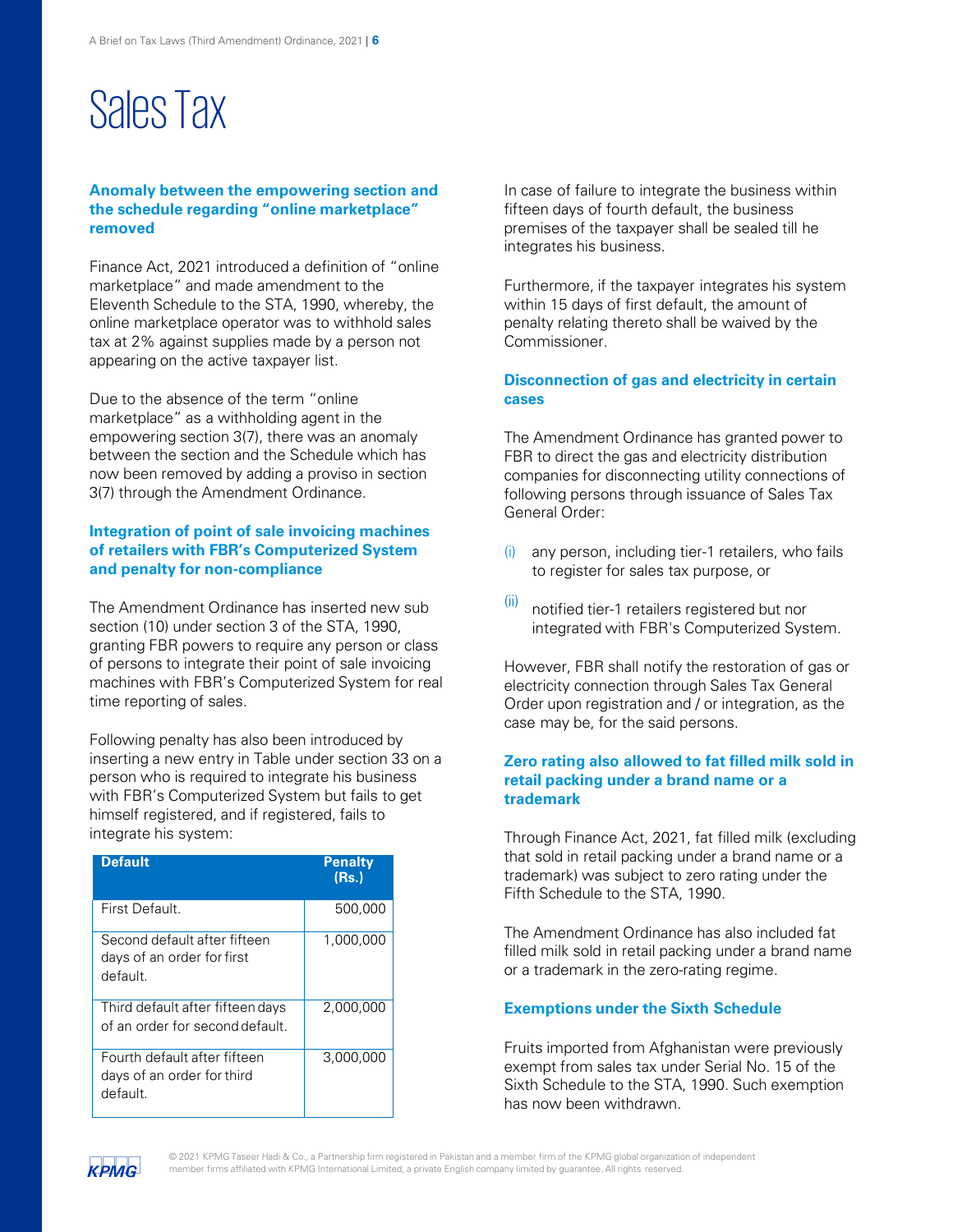The exemption from sales tax on import of auto disable syringes, either with or without needles, had lapsed on 30th June 2021. Through Amendment Ordinance, this exemption is being extended till 31 December 2021.

Similar extension has been granted to the manufacturers of auto disable syringes on the import of tubular metal needles and rubber gaskets as raw materials.

Exemption is being allowed to registered manufacturers of auto disabled syringes on the import of following raw material;

- Printing paper
- Polypropylene,
- Propylene copolymers,
- Plasticized,
- Epoxide Resins,
- Bioxially Oriented Polypropylene (BOPP) film laminated).

This exemption is subject to a quota determined by IOCO and a NOC from Ministry of National Health Services Regulation and Coordination.

Finance Act, 2021 granted exemption on import of POS machines imported for installation on retail outlets as are integrated with FBR's computerized system for real-time reporting of sales. This exemption is now being extended to credit / debit cards terminals and retailer cash registers.

#### **Reduced Rate of Sales Tax under Eighth Schedule**

The Amendment Ordinance has prescribed reduced rate of sales tax in following cases:

Supplies excluding those specified in S. No. 66 (i.e. finished fabric, and locally manufactured finished articles of textile and textile made-ups and leather and artificial leather) as made from retail outlets integrated with FBR's

Computerized System for real time reporting of sales shall be subject to Sales Tax at a rate of 16% if payment is made through digital mode.

- Import of re-meltable scrap is taxable at the rate of 14%, if such import is made by steel melters.
- Import of electric vehicles in CBU condition is taxable at the rate of 5%.
- Business to business transactions specified by FBR shall be taxable at the rate of 16.9% if the payment is made through digital mode.

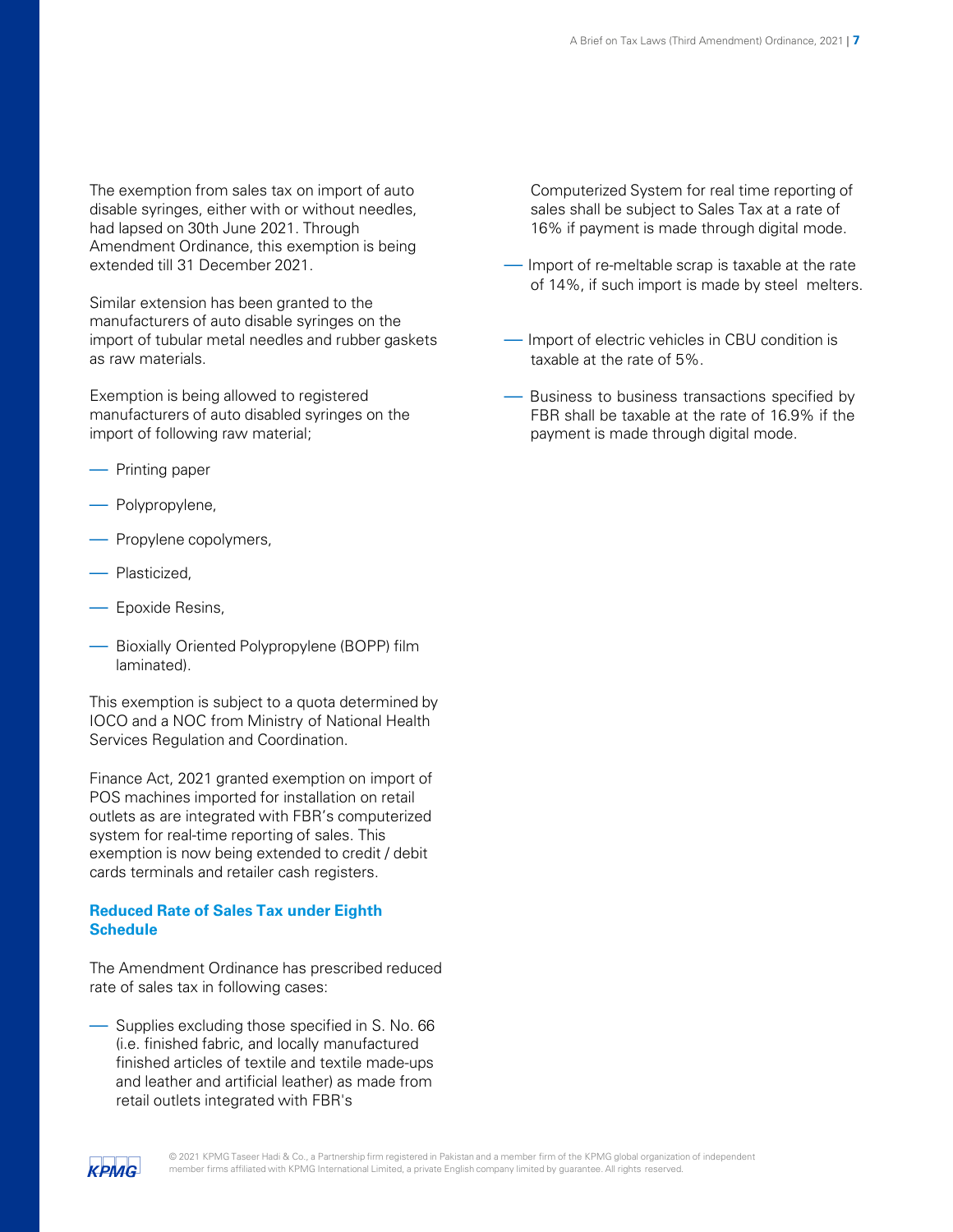## Customs

#### **Change in authority of appeal against the order of Director General Valuation**

Recently the Finance Act, 2021 made changes to section 25D of the Customs Act, 1969 (CA, 1969) whereby the Director General Valuation was empowered to rescind or determine the value of goods imported or exported. The right to appeal against such an order lay with the Appellate Tribunal.

The Amendment Ordinance has now designated that the appeal against such order would lie with the Member Customs (Policy). The order of the Member Customs (Policy) can be further contested before the High Court.

#### **Extension of time in checking of goods declaration by Customs**

The Amendment Ordinance has amended section 80 to have overriding effect over the other provisions of the CA, 1969 and enabled the Customs Authorities to reassess duty, taxes and other charges on goods at the time of checking of goods declaration or within three years of clearance of such goods.

#### **Determination of provisional liability**

Currently, provisional determination of liability is performed in some circumstances and the importer is required to furnish bank guarantee for the additional amount of duty determined.

Now the Amendment Ordinance has enhanced the scope of such guarantee to include corporate guarantee. Simultaneously, a new restriction has been imposed where no provisional determination of value will be performed where valuation ruling is in force irrespective as to whether a review or revision against such valuation ruling is pending.